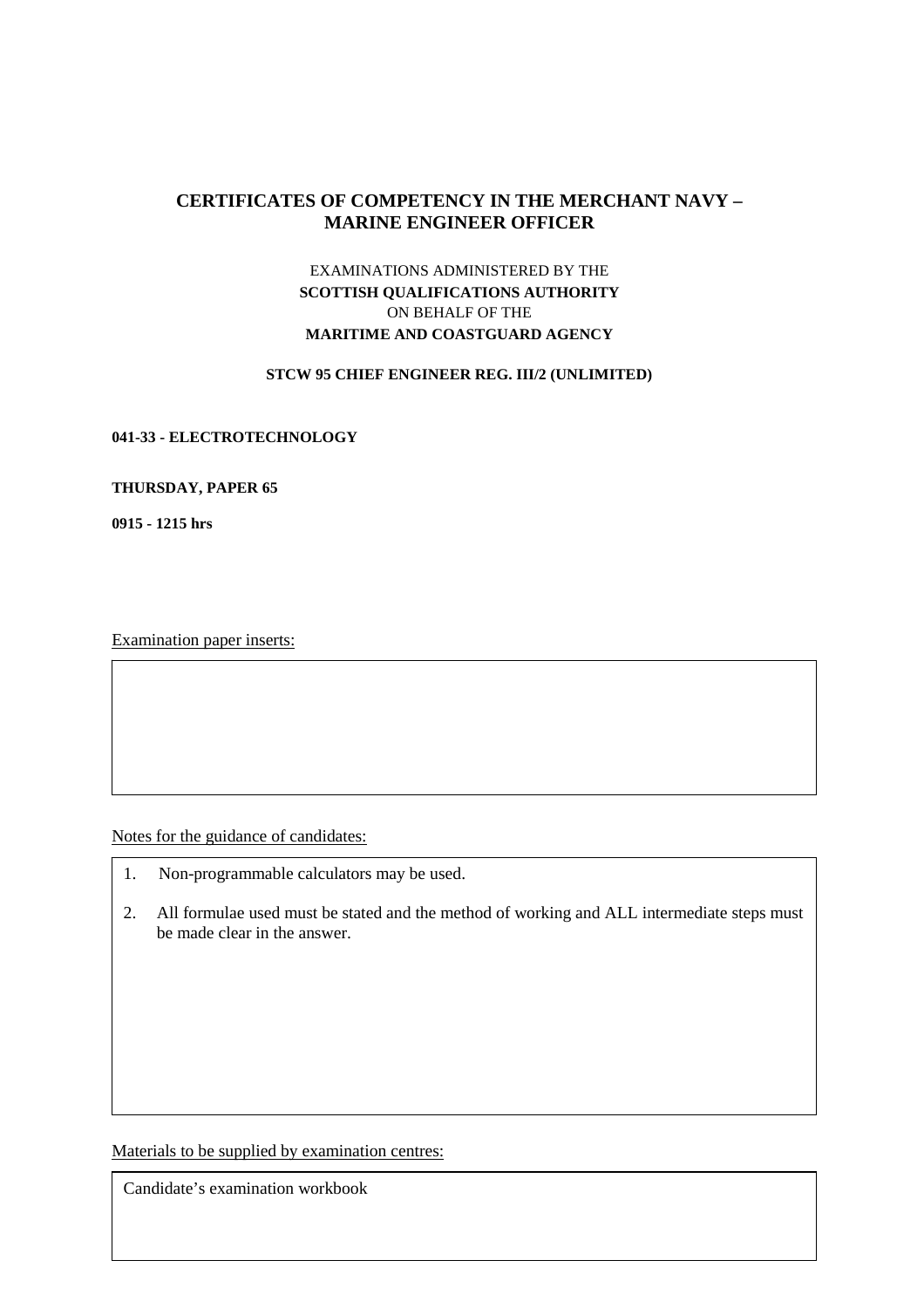### **ELECTROTECHNOLOGY**

## **Attempt SIX questions only.**

## **All questions carry equal marks.**

## **Marks for each part question are shown in brackets.**

- 1. Fig Q1 shows a measuring circuit in the form of a bridge network. The meter, of resistance 200  $\Omega$ , reads 10 mA in the direction shown.
	- (a) Calculate the value of the resistance  $R_X$ .

(8)

(8)

(b) The range of the instrument is increased by connecting a resistor of 200  $\Omega$  in parallel with the meter.

Calculate the new reading on the meter.



Fig Q1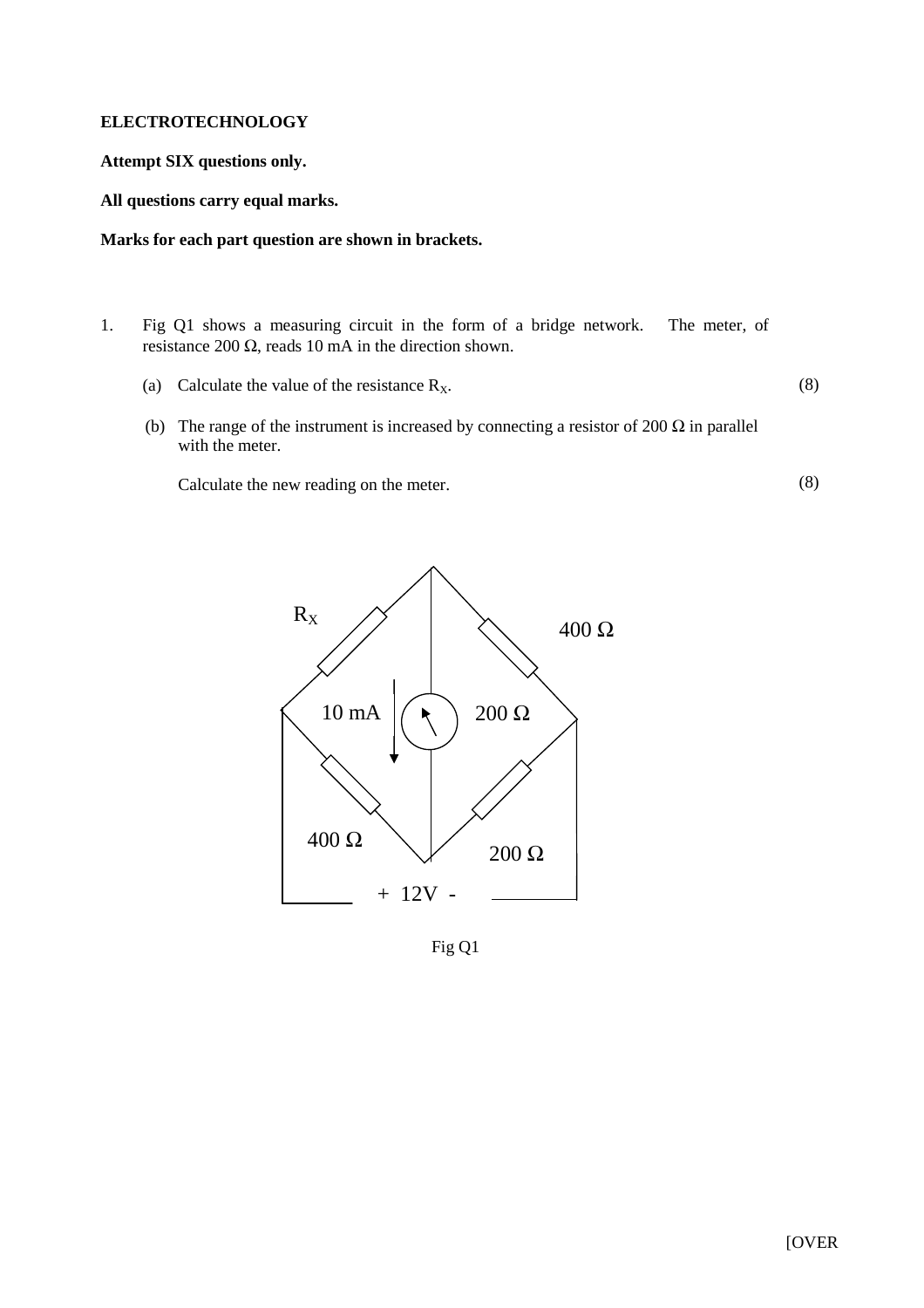- 2. A capacitor of 100 μF is charged for 5 secs from a 100 volt d.c. supply via a resistor of  $100$  kΩ.
	- (a) Calculate EACH of the following:

|     | the voltage across the capacitor at the end of this period;<br>(1)                                                                                        | (4) |
|-----|-----------------------------------------------------------------------------------------------------------------------------------------------------------|-----|
|     | the energy stored in the capacitor at the end of this period.<br>(11)                                                                                     | (4) |
| (b) | At the end of this period the capacitor is disconnected and a second capacitor of<br>100 µF already charged to 70 volts is connected in parallel with it. |     |
|     | Calculate EACH of the following:                                                                                                                          |     |
|     | the final steady state voltage across the pair;<br>(1)                                                                                                    | (4) |

- (ii) the energy stored by the pair of capacitors. (4)
- 3. Fig Q3 shows a basic voltage stabilising circuit using a Zener diode and a series resistor. The Zener diode has a breakdown voltage of 12 V and is rated at 2 W maximum dissipation. The diode requires a minimum reverse current of 2 mA for satisfactory stabilisation and its slope resistance is negligible

Calculate EACH of the following:

- (a) the maximum safe input voltage when the output current is zero; (8)
- (b) the maximum output current for satisfactory stabilisation when the input voltage is 18 volts. (8)



Fig Q3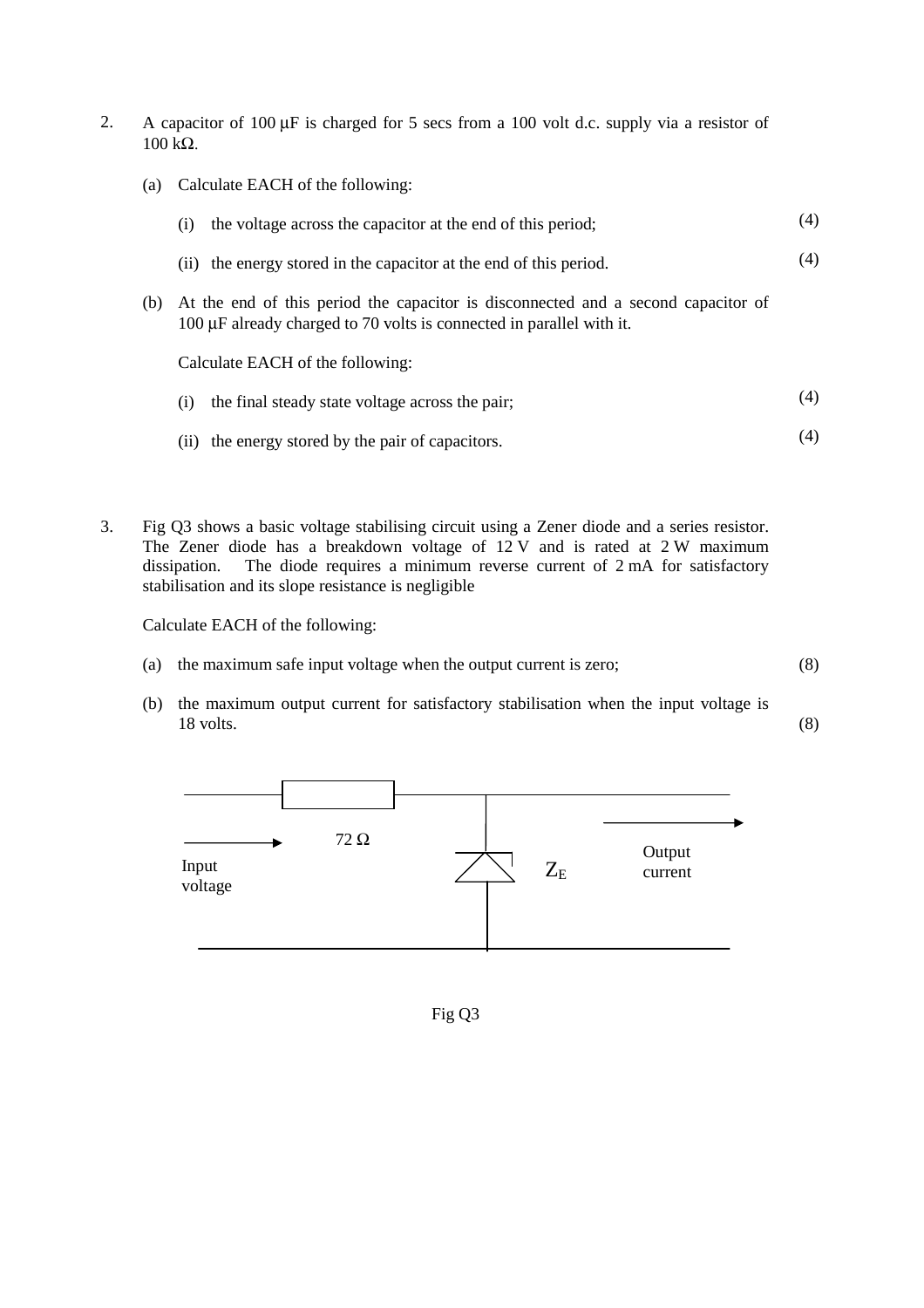- 4. A single phase circuit consists of a capacitor of 50 μF in parallel with a coil of unknown resistance and unknown inductance. When connected to 240 V 50 Hz the circuit draws 7 A at power factor 0.8 lag.
	- (a) Calculate EACH of the following:

| (i)  | the resistance of the coil;         | (5) |
|------|-------------------------------------|-----|
| (11) | the inductance of the coil;         | (5) |
|      | (iii) the power factor of the coil. | (2) |

- (b) Calculate the current drawn if the coil and capacitor are now connected in series to the same supply. (4)
- 5. A three phase 4 wire unbalanced system has a current in the red phase of 5 A at unity power factor and a current in the yellow phase of 8 A lagging by 30°.
	- (a) If the current in the neutral line is 1.93 A in phase with the red line voltage, calculate EACH of the following:

|  | (i) the magnitude of the current in the blue line; |  |
|--|----------------------------------------------------|--|
|--|----------------------------------------------------|--|

- (ii) its angular relationship to the blue line voltage. (6)
- (b) Calculate the total power drawn by this unbalanced circuit, if the value of the phase voltage is 240 V. (4)
- 6. A four pole three phase induction motor runs off 440 Volt 50 Hz supply. It delivers a shaft output power of 50 kW. The rotational losses (windage and friction) amount to 4 kW and the speed is 24 rev/sec. If the input current is 120 A at a lagging power factor of 0.7 and the stator copper loss is 3 kW, calculate EACH of the following:

| (a) | the rotor copper loss;    | (6) |
|-----|---------------------------|-----|
|     | (b) the stator iron loss; | (6) |
|     | (c) the efficiency.       | (4) |

7. (a) Sketch a circuit diagram showing the essential features of a brushless alternator suitable for marine use. (b) Explain the function of EACH of the main features sketched in Q7(a). (8) (8)